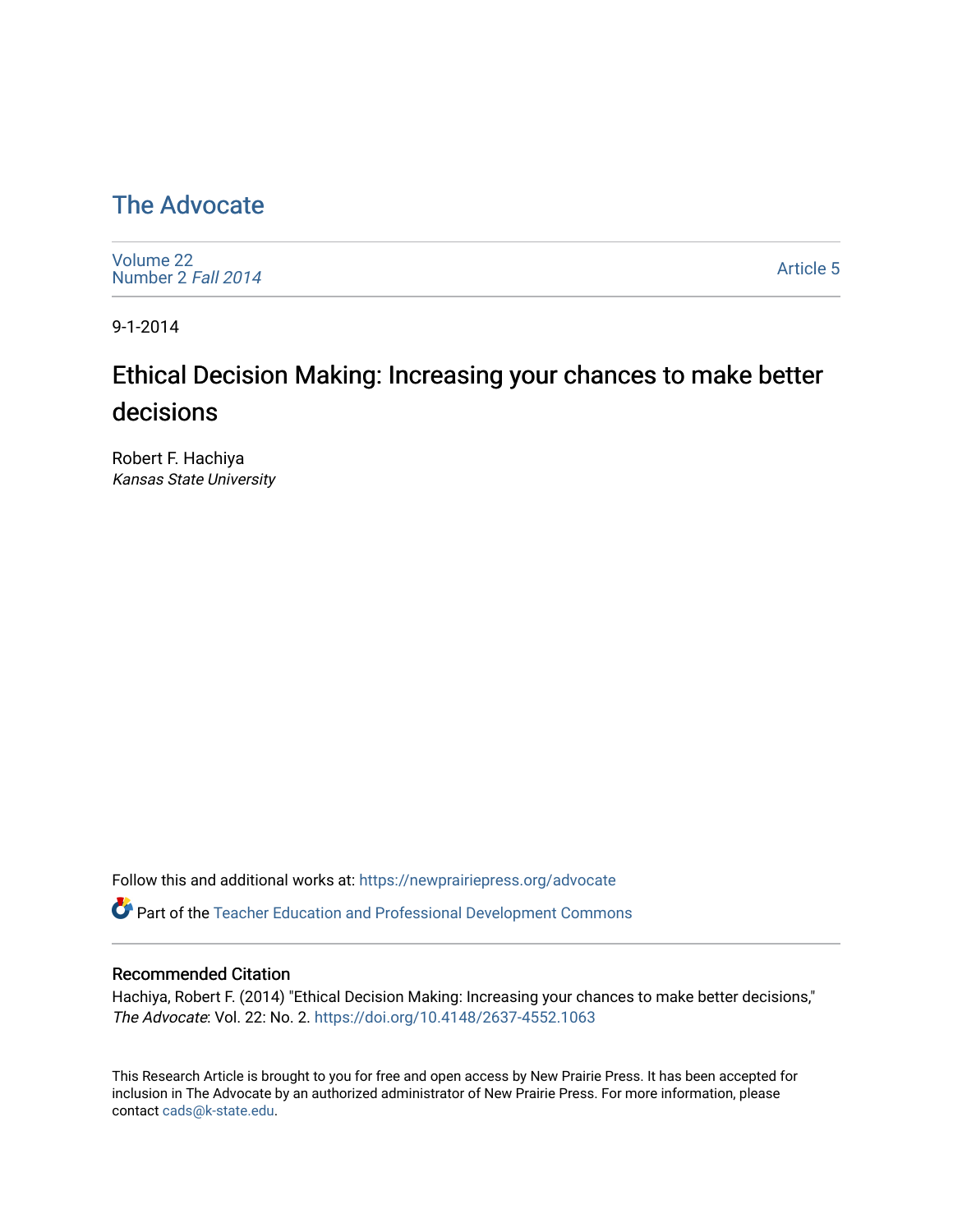#### Ethical Decision Making: Increasing your chances to make better decisions

#### Abstract

Ethical decision-making is an important skill for leaders that can be acquired and improved with experience. Successful leaders consistently make right decisions and inspire confidence in others. While many fields include formal ethics classes as a part of their required curriculum, only recently has the field of education included formalized ethics training for principals. This article provides guidance and advice for those seeking to increase the likelihood they will make better decisions each day.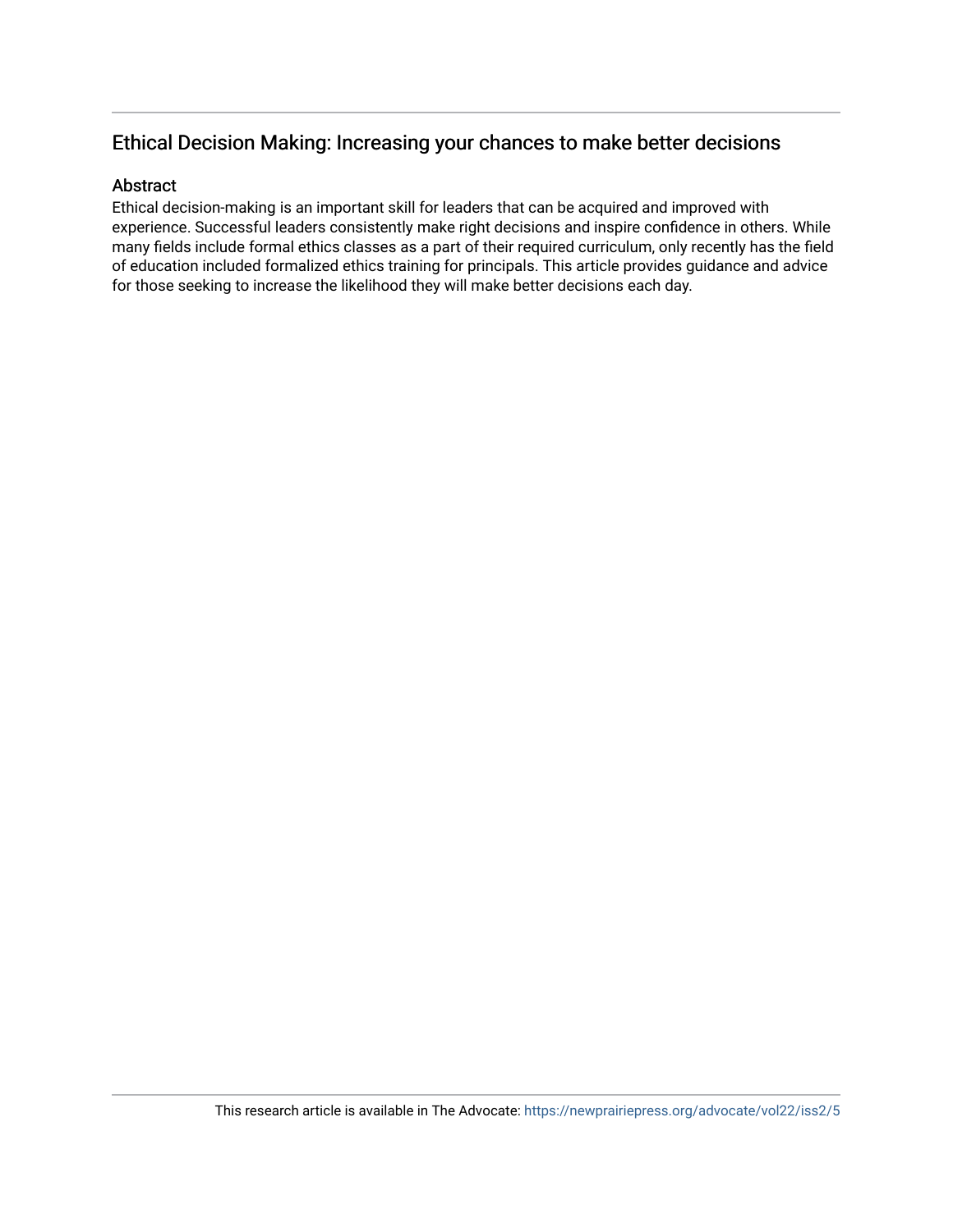## **Ethical Decision Making: Increasing your chances to make better decisions**

#### **Robert F. Hachiya Kansas State University**

#### **Abstract**

Ethical decision-making is an important skill for leaders that can be acquired and improved with experience. Successful leaders consistently make right decisions and inspire confidence in others. While many fields include formal ethics classes as a part of their required curriculum, only recently has the field of education included formalized ethics training for principals. This article provides guidance and advice for those seeking to increase the likelihood they will make better decisions each day.

Do you know someone who always just seems to make the right decisions? A person who always hits the mark in the hiring process? A person who is calm in a crisis; steady and confident when faced with a tough choice? Although people have innate personality traits they rely on to help them make decisions, ethical decisionmaking is a skill that can be acquired and improved upon with experience. Successful leaders consistently make the right choice, and are trusted by those they lead. Their confidence is contagious, and they allow others to make good decisions as well.

Conversely, we all know those who may not have an abundance of these skills. They never seem to hire the best person, or are sometimes so frozen to make a decision, one is either made for them, or they never fully take a position. These people could have certain personality traits that may never allow them to attain a high level of skill, yet many still find themselves in leadership positions that require them to make tough and important decisions.

Making the best choice is part of ethical decision making, yet many administrators working in the field today have not had formal ethics training or classes. Professional fields such as nursing, medicine, law, and business have traditionally required ethics courses, while generally educational administration has not (Shapiro & Stefkovich 2011). However, within the past twenty years there has been growing interest in the importance of ethics training for school administrators with an emerging sense that developing ethical competence fulfills an obligation to students, and helps develop ethical schools (Greenfield, 1993).

As school leaders, frequently we are faced with making tough decisions that many times do not have any good options, and we must make decisions where no one is either happy or satisfied. Making the best choice in such a situation may be among the most important decisions you can make.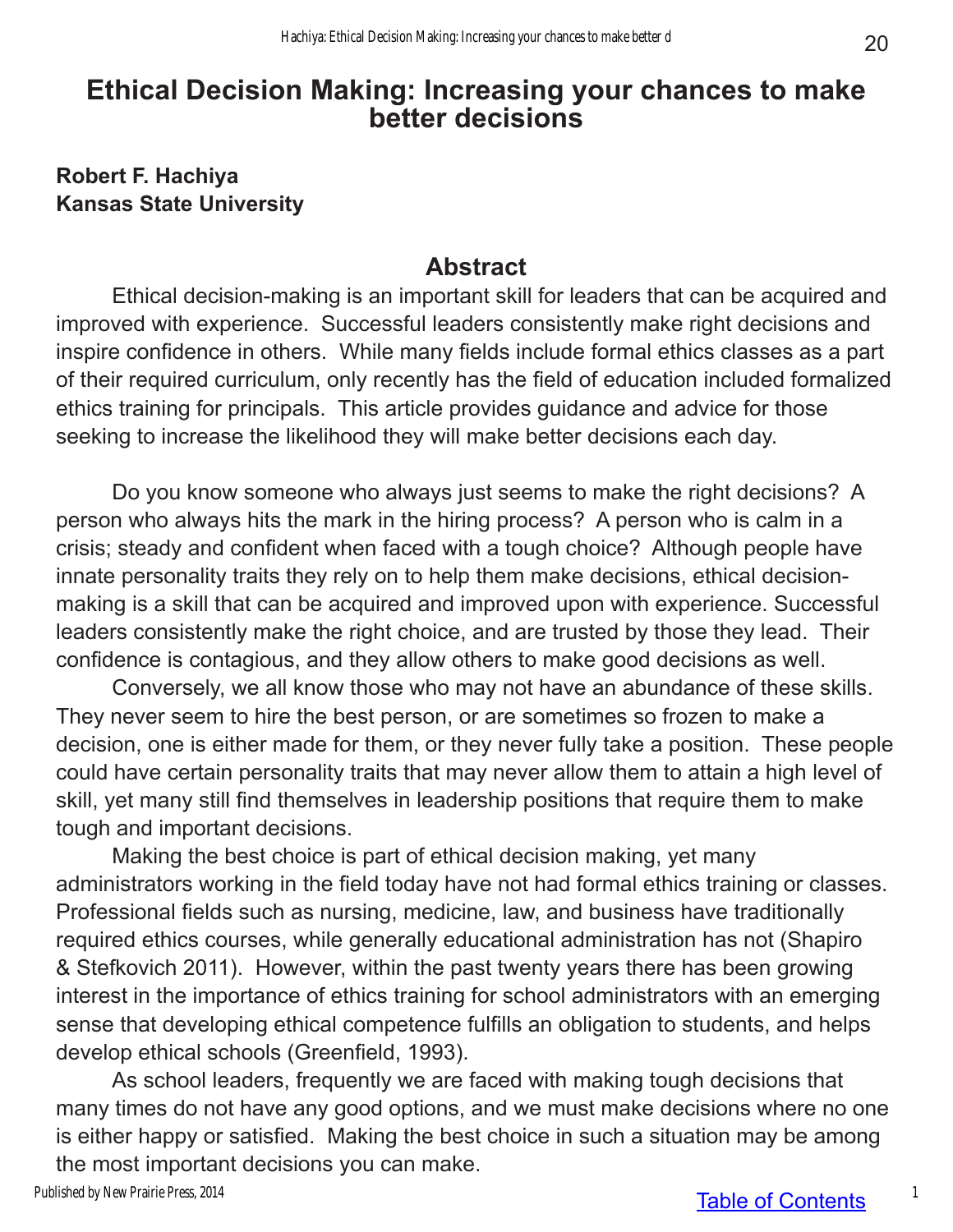Equally difficult is having to make a decision where all possible options are acceptable. Kidder (1998) states that the toughest choices are not those that center on "right verses wrong" but instead they are choices that must be made between "right verses right." Circumstances may sometimes force a decision to be made that pits values we hold against each other, such as truth verses loyalty, or short-term gain verses long-term results.

Making the best decisions, from the easiest to the most difficult, essentially involves discovery of a problem or question, an initial assessment, a determination of potential options, and making a final decision. Each require skills that when done properly, increase your chance to choose from the best of all available options. Predictably, inadequate or ineffective work decreases your odds of making the best decision.

The discovery stage is where you become initially aware of a situation that may require action on your part. Such information may be brought to you, or you may become aware of a situation on your own. This could be viewed as a sort of triage for deciding what you may need to deal with yourself, delegate to others, or ignore. Your action during this initial step is a skill in itself---to decide to proceed or not is in fact a decision, and as recent events at major universities and the National Football League have shown, the consequences for erring at this stage can be severe.

The ability to assess a situation and conduct an investigation is also important. Leaders who make the best decisions are those who have done the work to have the best choices available to them. More importantly, having the ability to choose the best option among many possible choices is what makes a great leader, and ultimately makes everyone more successful.

The focus of this article is not to teach you how to conduct an investigation, or how to increase your self-confidence to make tough choices. There is, however, some practical advice that may shape your thinking to become the type of leader who consistently makes the best decisions.

School leaders don't have the time to fully reflect on the traditions of moral philosophy---from the utilitarian approach (should I choose whatever does the greatest good for the greatest number of people?)---from a "Golden Rule" approach (what would I want to happen if I were in their shoes)---or from a rules-based approach (I am sticking to my principles.) But school leaders would be wise to have such foundational knowledge as part of their core beliefs.

That is because politics, friendships, relationships, money, and protecting institutional name can and will influence decision-making. Lacking solid moral reasoning, those factors can determine the decision. They should not.

2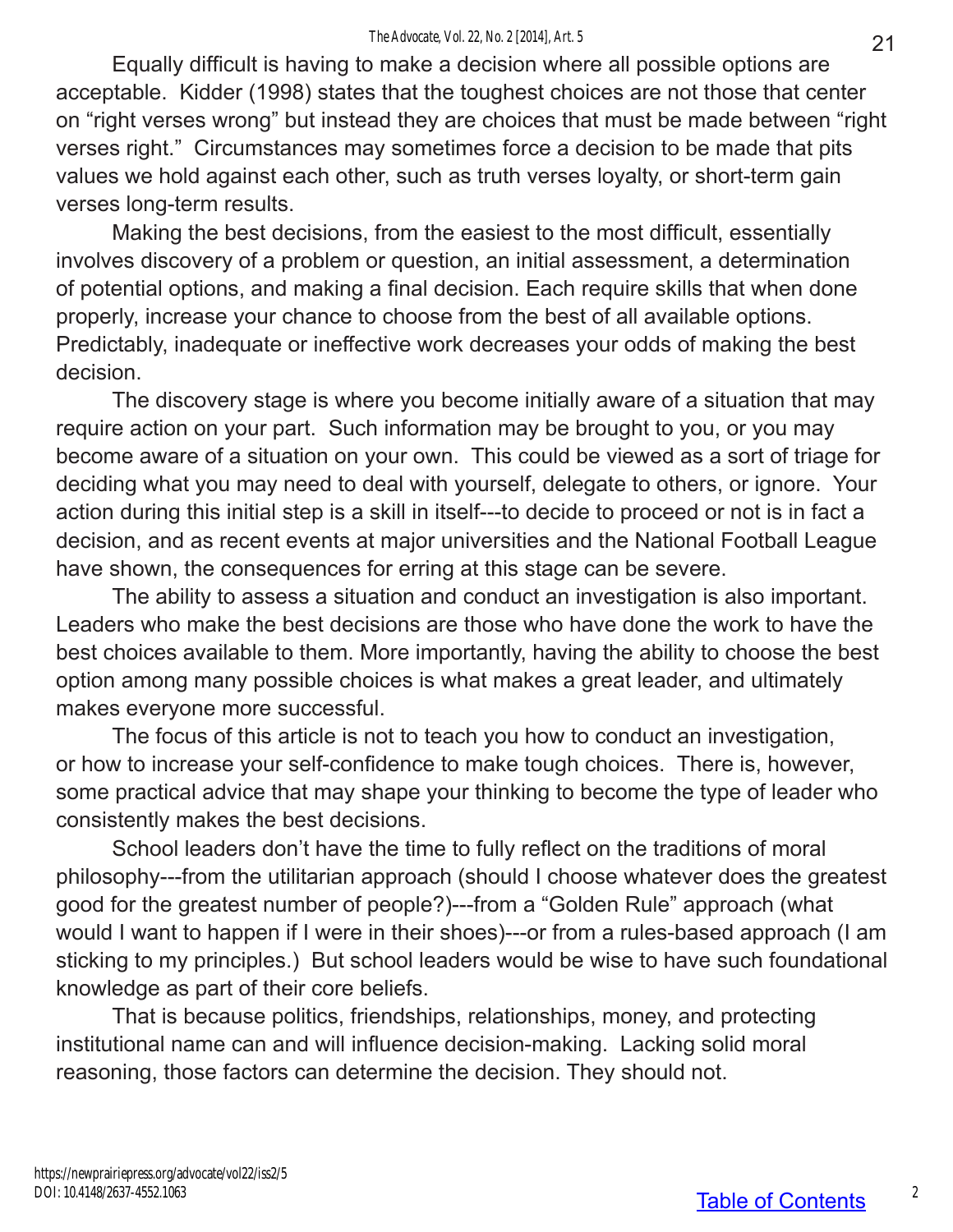## **How to Become a Great Decision Maker**

School leaders are faced with daily decisions, the majority of which are not difficult and have no major consequences. But there are other frequent decisions that potentially have life changing implications. Budget cutting---what to cut? Staffing decisions---whom to add, whom to cut? How do you balance accounting for individualized student difference while acknowledging broad based diversity? How can a safe environment be created while ensuring the protection of student rights?

Your chances of making the best decisions improve by determining the following each time you are faced with such decisions:

- Ask yourself if a decision needs to be made, and if you are the proper person to make the decision. (Does a decision need to be made?)
- Investigate and get as many facts as you can. If you miss something, you miss a possible solution. If you miss something, you can make a decision different from one you may have made with more information.
- Ask yourself if this is a question of right verses wrong. In these situations, your decision may not be comfortable, but it should be obvious. This is particularly relevant in bullying, harassment, or other situations where one actor did something they should not have done.
- Ask yourself if your core beliefs apply. What decision may be for the greater good? Would I want this to happen to my family, or any other family? How does this apply to policy and rules?
- Listen to others. Hear a contrary view because it could in the end be the best choice.

Keep in mind the best option is not the same as the easiest option, and consistently seeking that route will invariably lead to bad decisions.

## **What Bad Decisions have in Common**

So where have the people who make poor choices gone wrong? Bad decisions very often occur because leaders allow themselves (or are pressured) to be swayed away from core beliefs and base decisions on some form of favoritism (politics, finances, etc.) This can also lead to making the wrong decision in a situation that is really a right verses wrong problem. The lack of such foundation can also create inconsistency, with a leader frequently taking different actions even when given similar circumstances.

Not having enough time is not an acceptable excuse to avoid doing the right thing. For example, not making the necessary reference call or following-up on a concern raised by a parent. To not do these would in fact be decisions, and poor Published by New Prairie Press, 2014

3